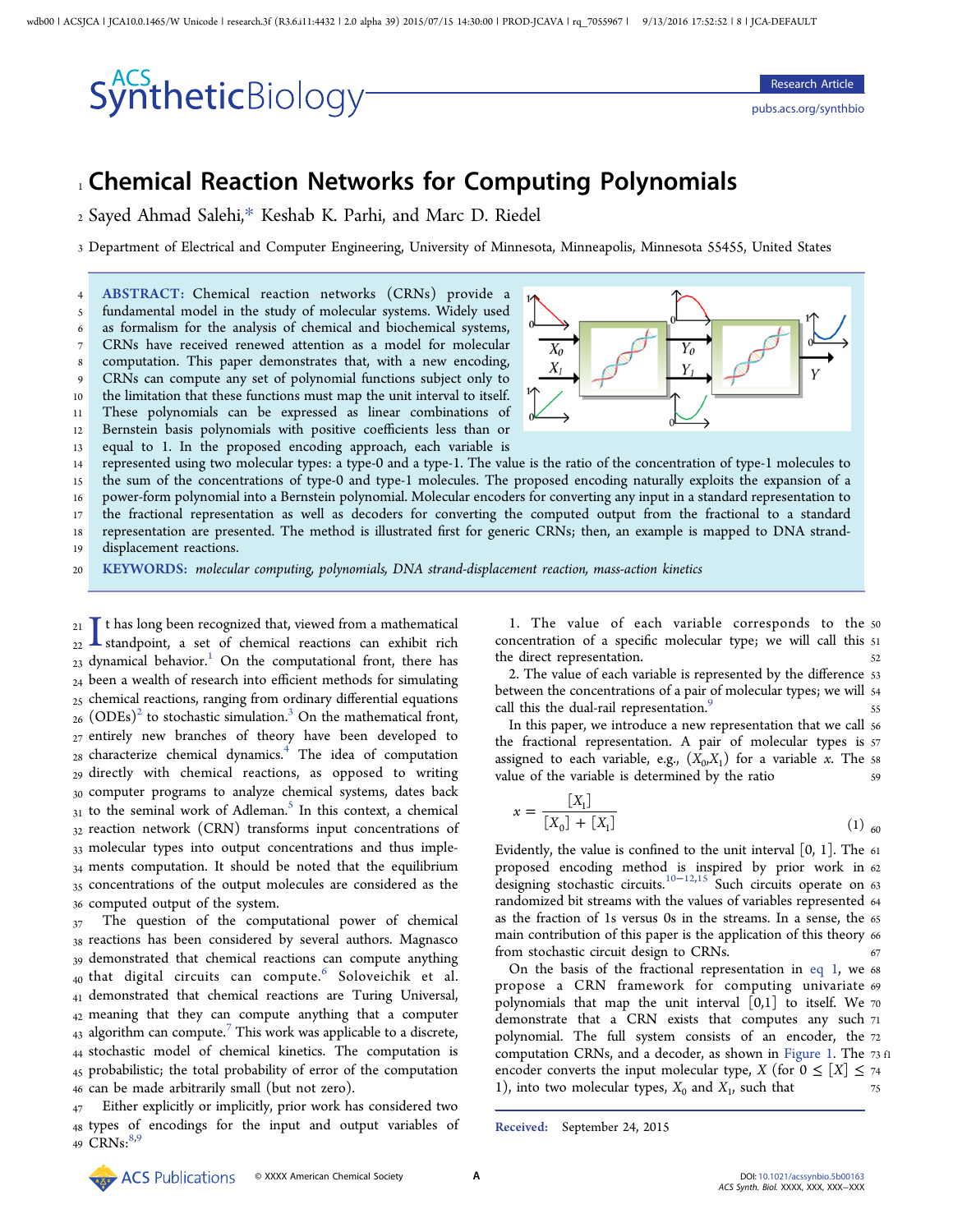

Figure 1. Whole system performing computation in fractional representation.

$$
[X] = \frac{[X_1]}{[X_0] + [X_1]}
$$

76 The decoder converts the ratio of two molecular types,  $Y_0$  and  $77 Y<sub>1</sub>$ , into a single molecular type, Y, as the final output such that

$$
[Y] = \frac{[Y_1]}{[Y_0] + [Y_1]}
$$

<sup>78</sup> We describe the design of the encoder and decoder in the <sup>79</sup> Encoding and Decoding section.

<sup>80</sup> We first illustrate the computation CRN block with a simple <sup>81</sup> example. Consider the following CRN

$$
X_0 + X_0 \rightarrow S_0 + X_0 + X_0
$$
  
\n
$$
X_0 + X_1 \rightarrow 2S_1 + X_0 + X_1
$$
  
\n
$$
X_1 + X_1 \rightarrow S_2 + X_1 + X_1
$$
  
\n
$$
S_0 + B_{0,0} \rightarrow Y_0 + B_{0,0}
$$
  
\n
$$
S_0 + B_{0,0} \rightarrow Y_0 + B_{0,0}
$$
  
\n
$$
S_0 + B_{0,0} \rightarrow Y_0 + B_{0,0}
$$
  
\n
$$
S_0 + B_{0,0} \rightarrow Y_0 + B_{0,0}
$$
  
\n
$$
(a)
$$

$$
S_0 + B_{0,1} \rightarrow Y_1 + B_{0,1}
$$
  
\n
$$
S_1 + B_{1,0} \rightarrow Y_0 + B_{1,0}
$$
  
\n
$$
S_1 + B_{1,1} \rightarrow Y_1 + B_{1,1}
$$
  
\n
$$
S_2 + B_{2,0} \rightarrow Y_0 + B_{2,0}
$$
  
\n
$$
S_2 + B_{2,1} \rightarrow Y_1 + B_{2,1}
$$
  
\n
$$
Y_0 \rightarrow \varnothing
$$
  
\n83  
\n
$$
Y_1 \rightarrow \varnothing
$$
 (b)

<sup>84</sup> Set the initial concentrations as

$$
[B_{0,0}] = 0.25nM
$$
  
\n
$$
[B_{0,1}] = 0.75nM
$$
  
\n
$$
[B_{1,0}] = 0.75nM
$$
  
\n
$$
[B_{1,0}] = 0.75nM
$$
  
\n
$$
[B_{1,1}] = 0.25nM
$$
  
\n
$$
[B_{1,1}] = 0.25nM
$$
  
\n
$$
[B_{2,0}] = 0.50nM
$$
  
\n
$$
[B_{2,0}] = 0.50nM
$$
  
\n
$$
[B_{2,1}] = 0.50nM
$$
  
\n
$$
[B_{2,1}] = 0.50nM
$$
  
\n
$$
[B_{2,1}] = 0.50nM
$$
  
\n
$$
[B_{2,1}] = 0.50nM
$$
  
\n
$$
[B_{2,0}] = 0.50nM
$$
  
\n
$$
[B_{2,1}] = 0.50nM
$$
  
\n
$$
[B_{2,0}] = 0.50nM
$$

<sup>85</sup> Although not obvious, it may be shown that this CRN <sup>86</sup> computes the function

$$
y(x) = \frac{3}{4}x^2 - x + \frac{3}{4}
$$
 (2)

88 where  $0 \leq x \leq 1$ .

<sup>89</sup> Note that any unit could have been used in this paper for the <sup>90</sup> molecular concentrations; nM has been used due to the <sup>91</sup> practical utility.

<sup>92</sup> The CRN is composed of two sets of reactions: the three <sup>93</sup> reactions in group (a) are referred as control generating <sup>94</sup> reactions, and the six reactions in group (b) represent the

transferring reactions. The control generating reactions <sup>95</sup> generate the molecules that control the transferring reactions <sup>96</sup> (similar to the way that the control bits select outputs from <sup>97</sup> inputs with multiplexors in electronic circuits). However, the <sup>98</sup> control molecules represent analog values and transfer inputs to <sup>99</sup> outputs proportionally. We note that the transferring reactions <sup>100</sup> are conceptually similar to the molecular reactions proposed in <sup>101</sup> ref 13 for implementing Markov Chains. 102

We provide details regarding the synthesis method in the <sup>103</sup> Synthesizing CRNs for Computing Polynomials section. Here, <sup>104</sup> we simply note that, given a polynomial  $y(x)$ , the first step is to 105 convert it to its Bernstein polynomial equivalent  $g(x)$ . For the 106 polynomial  $y(x)$  in eq 2 107

$$
g(x) = \frac{3}{4}[(1-x)^2] + \frac{1}{4}[2x(1-x)] + \frac{1}{2}x^2
$$
 (3) <sub>108</sub>

(A discussion of the math behind this is given in the Proof <sup>109</sup> Based on the Mass-Action Kinetics section.)

Note that the coefficients of the Bernstein polynomial <sup>111</sup> correspond to the values of  $b_i$  for  $i = 0,1,2$ . These values are 112 used to initialize the molecular types  $B_{i,0}$  and  $B_{i,1}$  for  $i = 0,1,2$ . In 113 fact, computing with chemical reaction networks consists of <sup>114</sup> two parts. First, choose a CRN as a means of building the <sup>115</sup> dynamical system. Second, simulate a purposefully chosen <sup>116</sup> dynamical system to equilibrium. By introducing the  $B_{i,0}$  and 117  $B_{i1}$  species, the concentrations of which are time-invariant and 118 fixed to what would have been rate constants, we propose <sup>119</sup> changes to the first part that result in the same dynamical <sup>120</sup> system simulated in the second part. 121

Suppose we want to evaluate  $y(x)$  at  $x = 0.5$ . We would 122 initialize  $X_0 = X_1 = 0.5$  nM such that 123

$$
x = \frac{[X_1]}{[X_0] + [X_1]} = 0.5
$$
\n(4)  $_{124}$ 

We would set the initial concentration of the other types to <sup>125</sup> zero. The control generating reactions use  $X_0$  and  $X_1$  to 126 produce the control molecules  $S_0$ ,  $S_1$ , and  $S_2$ , and transferring 127 reactions use control molecules to compute the output. The <sup>128</sup> output value,  $y(x)$ , is computed as the ratio of the final 129 concentrations of  $Y_0$  and  $Y_1$ , i.e., 130

$$
y(x) = \frac{[Y_1]}{[Y_0] + [Y_1]}
$$
 (5) <sub>131</sub>

The simulation results for evaluating this example at  $x = 0.5$  132 using a continuous mass-action kinetics model are shown in <sup>133</sup> Figure 2. As time  $t \to \infty$ , the ratio 134 f2

$$
\frac{[Y_1(t)]}{[Y_0(t)] + [Y_1(t)]}
$$
\n(6)  $_{135}$ 

# approaches the correct value of  $y(0.5) = 0.4375$ .<br> **EXECULTS AND DISCUSSION** 137

**Representation.** In our method, the Bernstein representa- 138 tion of a polynomial is a key element. We briefly describe the <sup>139</sup> relevant mathematics. The family of  $n + 1$  polynomials of the 140 form and the state of the state of  $\sim$  141

$$
B_{i,n}(x) = {n \choose i} x^{i} (1-x)^{n-i}, \quad i = 0, ..., n
$$
\n(7) 
$$
_{142}
$$

are called Bernstein basis polynomials of degree  $n$ . A linear  $143$ combination of Bernstein basis polynomials of degree  $n$ , 144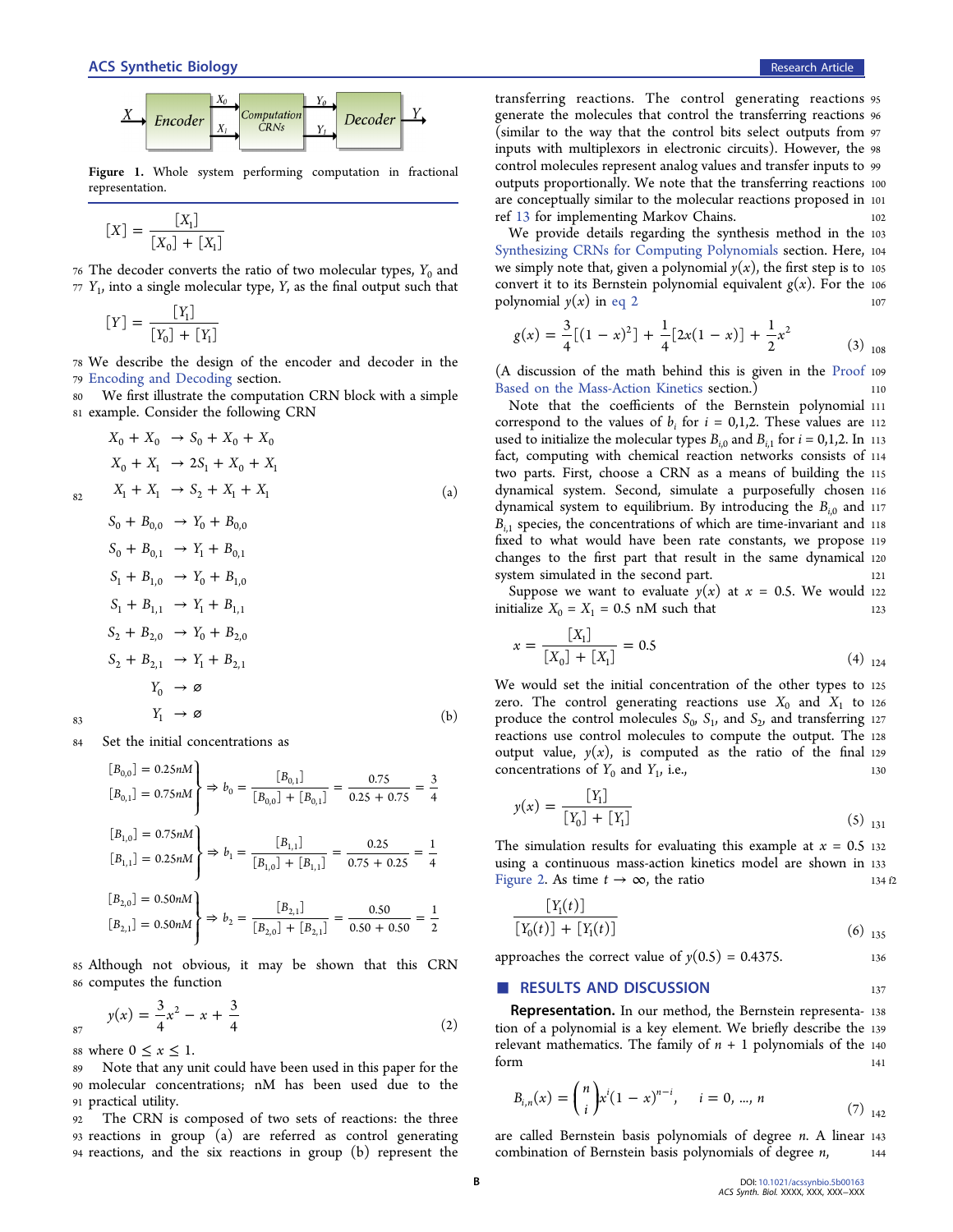

Figure 2. Simulation results for the CRN implementing the polynomial  $y(x) = \frac{3}{4}x^2 - x +$  $x^2 - x + \frac{3}{4}$  at  $x = 0.5$ . These were obtained from an ODE simulation of the mass-action kinetics.

$$
g(x) = \sum_{i=0}^{n} b_{i,n} B_{i,n}(x)
$$
\n(8)

146 is a Bernstein polynomial of degree *n*. The  $b_{i,n}$ s are called <sup>147</sup> Bernstein coefficients.

<sup>148</sup> Polynomials are usually represented in power form, i.e.,

$$
y(x) = \sum_{i=0}^{n} a_{i,n} x^{i}
$$
 (9)

150 We can convert such a power-form polynomial of degree  $n$  into <sup>151</sup> a Bernstein polynomial of degree n. The conversion from the 152 power-form coefficients,  $a_{i,n}$ , to the Bernstein coefficients,  $b_{i,n}$ , is <sup>153</sup> a closed-form expression

$$
b_{i,n} = \sum_{j=0}^{i} \frac{{i \choose j}}{{n \choose j}} a_{j,n}, \quad 0 \le i \le n
$$
\n<sup>154</sup> (10)

<sup>155</sup> For a proof of this, the reader is referred to ref 14.

 Generally speaking, a power-form polynomial of degree n can be converted into an equivalent Bernstein polynomial of degree 158 greater than or equal to  $n$ . The coefficients of a Bernstein 159 polynomial of degree  $m+1$   $(m \geq n)$  can be derived from the Bernstein coefficients of an equivalent Bernstein polynomial of degree m as

$$
b_{i,m+1} = \begin{cases} b_{0,m} & i = 0\\ \left(1 - \frac{i}{m+1}\right) b_{i,m} + \frac{i}{m+1} b_{i-1,m} & 1 \le i \le m\\ b_{m,m} & i = m+1 \end{cases}
$$
  
162 (11)

<sup>163</sup> Again, for a proof, the reader is referred to ref 14.

<sup>164</sup> By encoding the values of variables as the ratio of the <sup>165</sup> concentrations of two molecular types,

$$
x = \frac{[X_1]}{[X_0] + [X_1]}
$$

 we can only represent numbers between 0 and 1. Accordingly, our method synthesizes functions that map the unit interval [0,1] onto itself. The method can also synthesize functions that 169 map the unit interval to the negative unit interval  $[-1,0]$ . This computes the negative of a function that maps the unit interval  $_{170}$ to itself. As was shown in Example 1, the coefficients of the  $_{171}$ polynomials that we compute are also represented in this  $_{172}$ fractional form. Fortunately, Qian et al. proved that any  $_{173}$ polynomial that maps the unit interval onto the unit interval  $_{174}$ can be converted into a Bernstein polynomial with all  $_{175}$ coefficients in the unit interval.<sup>15</sup>

Synthesizing CRNs for Computing Polynomials. In this  $_{177}$ section, we present a systematic methodology for synthesizing  $_{178}$ CRNs that can compute polynomials. As discussed in the  $_{179}$ previous section, we assume that the target polynomial is given  $_{180}$ in Bernstein form with all coefficients in the unit interval. The  $_{181}$ method is composed of two parts, designing the CRN and  $_{182}$ initializing certain types to specific values, as discussed in the  $_{183}$ following section. 184

Designing the CRN. The CRN reactions consist of two sets  $_{185}$ of reactions that we call the control generating reactions and  $_{186}$ the transferring reactions.

First, consider the control generating reactions. When our  $_{188}$ proposed CRN is computing a polynomial of degree  $m$ , each  $_{189}$ control generating reaction should have  $m$  reactants. The  $_{190}$ reactions consist of all possible combinations of  $m$  molecules  $_{191}$ chosen from  $X_0$  and  $X_1$ . These  $(m + 1)$  reactions are listed in eq  $_{192}$ 12. In the first reaction of eq 12, all reactants are chosen from  $_{193}$ molecules of  $X_0$  and produce molecules of  $S_0$ . In the second,  $(m_{194}$  $-1$ ) molecules of  $X_0$  and one molecule of  $X_1$  are combined to  $_{195}$ produce molecules of  $S_1$ . Similarly, the  $(i + 1)$ st reaction  $_{196}$ contains *i* molecules of  $X_1$  and  $(m - i)$  molecules of  $X_0$ . The <sub>197</sub> total number of possible reactions, as shown in eq 12, is  $(m + 198)$ 1). <sup>199</sup>

$$
mX_0 \rightarrow S_0 + mX_0
$$
  
\n
$$
X_1 + (m - 1)X_0 \rightarrow mS_1 + X_1 + (m - 1)X_0
$$
  
\n
$$
2X_1 + (m - 2)X_0 \rightarrow {m \choose 2}S_2 + 2X_1 + (m - 2)X_0
$$
  
\n
$$
\vdots
$$
  
\n
$$
iX_1 + (m - i)X_0 \rightarrow {m \choose i}S_i + X_{0,1} + iX_1 + (m - i)X_0
$$
  
\n
$$
\vdots
$$
  
\n
$$
mX_1 \rightarrow S_m + mX_1
$$
  
\n(12) 200

A degree *m* Bernstein polynomial has  $(m + 1)$  Bernstein <sub>201</sub> coefficients. We consider  $(m + 1)$  pairs of types  $(B_{i,0}, B_{i,1})$  for j <sub>202</sub>  $= 0,1, ..., m$  to represent these coefficients. The transferring  $_{203}$ reactions produce the final output,  $Y_0$  or  $Y_1$ , from the products  $_{204}$ of the control generating reactions, the  $S_j$ s. They do so  $_{205}$ proportionally to the Bernstein coefficients.  $S_i$  goes to  $Y_0$  if it  $_{206}$ combines with  $B_{j,0}$  and goes to  $Y_1$  if it combines with  $B_{j,1}$ . <sub>207</sub> Accordingly, there are  $2(m + 1)$  transferring reactions as listed <sub>208</sub> in eq 13. <sup>209</sup>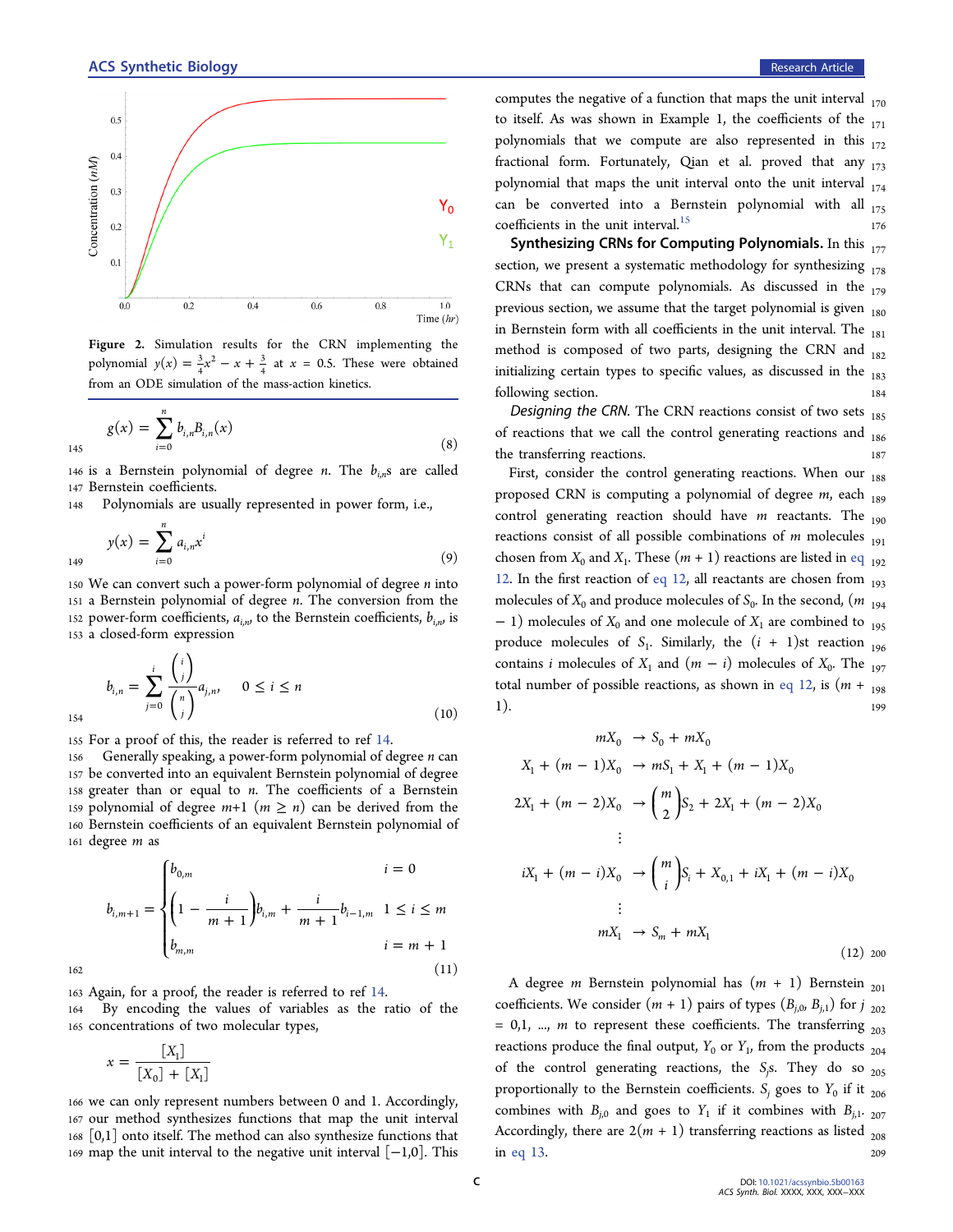$$
S_0 + B_{0,0} \rightarrow Y_0 + B_{0,0}
$$
  
\n
$$
S_0 + B_{0,1} \rightarrow Y_1 + B_{0,1}
$$
  
\n
$$
S_1 + B_{1,0} \rightarrow Y_0 + B_{1,0}
$$
  
\n
$$
S_1 + B_{1,1} \rightarrow Y_1 + B_{1,1}
$$
  
\n
$$
\vdots
$$
  
\n
$$
S_m + B_{m,0} \rightarrow Y_0 + B_{m,0}
$$
  
\n
$$
S_m + B_{m,1} \rightarrow Y_1 + B_{m,1}
$$
  
\n
$$
Y_0 \rightarrow \varnothing
$$
  
\n210  
\n(13)

<sup>211</sup> The number of required reactions for the implementation of 212 a Bernstein polynomial of degree *m* is equal to  $3m + 5$ . We also  $t1$  213 need  $3m + 7$  molecular types listed in Table 1.

Table 1. Number of Required Molecular Types in the Proposed CRN for a Polynomial of Degree m

| represented molecular type | number of molecular types |
|----------------------------|---------------------------|
| $X_0, X_1$                 |                           |
| S,                         | $m + 1$                   |
| $B_{i,0}, B_{i,1}$         | $2m + 2$                  |
| $Y_0, Y_1$                 |                           |
| total                      | $3m + 7$                  |

214 Initialization. We initialize the pair  $(B_{j,0},B_{j,1})$  according to 215 the Bernstein coefficients  $b_{i,m}$ , i.e., we have

$$
b_{j,m} = \frac{[B_{j,1}]}{[B_{j,0}]+[B_{j,1}]}
$$
(14)

 $_{217}$  For simplicity, we initialize  $B_{j,0}$  and  $B_{j,1}$  such that the sum  $_{218}$   $[B_{j,0}]$  +  $[B_{j,1}]$  is the same arbitrary value for all js. Call the sum  $_{219}$   $[B_{j,0}]$  +  $[B_{j,1}]$  = B for all js. In fact, we first calculate the values of  $_{220}$  Bernstein coefficients using eq 10 and then initialize  $B_{j,1}$  and  $B_{j,0}$  $_{221}$  as  $[B_{j,1}] = B \times b_{j,m}$  and  $[B_{j,0}] = B-[B_{j,1}]$ . (For the example in 222 the introduction, we considered  $B = 1$  nM.)

 $223$  We initialize the corresponding molecular type in the input  $_{224}$  pair  $(X_0, X_1)$  based on the value  $x_{in}$  at which the polynomial is <sup>225</sup> to be evaluated, i.e.,

$$
x_{in} = \frac{[X_1]}{[X_0] + [X_1]}
$$
\n(15)

 $_{227}$  All of the other intermediate types, i.e., the  $S_j$ s as well as the 228 output types  $Y_0$  and  $Y_1$ , are initialized to zero.

 $_{229}$  Proof Based on the Mass-Action Kinetics. We use an  $_{230}$  ordinary differential model of the mass-action kinetics to prove <sup>231</sup> the correctness of our proposed CRN design.

 $232$  The control generating reactions (eq 12) produce type S<sub>j</sub>  $_{233}$  whereas the transferring reactions (eq 13) consume them. 234 Therefore, the ODEs for type  $S_i$  are

$$
\frac{d[S_0]}{dt} = [X_0]^m - [B_{0,0}][S_0] - [B_{0,1}][S_0]
$$
  
\n
$$
= [X_0]^m - [S_0]([B_{0,0}] + [B_{0,1}])
$$
  
\n
$$
\frac{d[S_1]}{dt} = m[X_0]^{m-1}[X_1] - [B_{1,0}][S_1] - [B_{1,1}][S_1]
$$
  
\n
$$
= m[X_0]^{m-1}[X_1] - [S_1]([B_{1,0}] + [B_{1,1}])
$$
  
\n
$$
\vdots
$$
  
\n
$$
\frac{d[S_k]}{dt} = {m \choose k} [X_0]^{m-k} [X_1]^k - [B_{k,0}][S_k] - [B_{k,1}][S_k]
$$
  
\n
$$
= {m \choose k} [X_0]^{m-k} [X_1]^k - [S_k]([B_{k,0}] + [B_{k,1}])
$$
  
\n
$$
\vdots
$$
  
\n
$$
\frac{d[S_m]}{dt} = [X_1]^m - [B_{m,0}][S_m] - [B_{m,1}][S_m]
$$
  
\n
$$
= [X_1]^m - [S_m]([B_{m,0}] + [B_{m,1}])
$$

235 At equilibrium,  $\frac{d[S]}{dt}$  $d[S_i]$  $\frac{d^{[3]}(3)}{dt}$  = 0 for all *js*. Accordingly, we can compute the  $S_j$ s as  $236$ 

$$
[S_j] = \frac{{\binom{m}{j}} [X_0]^{m-j} [X_1]^j}{[B_{j,0}] + [B_{j,1}]} \quad 0 \le j \le m
$$
\n(16) 237

238 Now, we write the ODEs for the output types  $Y_0$  and  $Y_1$ . On the basis of the transferring reactions (eq 13), we have  $239$ 

$$
\frac{d[Y_0]}{dt} = [B_{0,0}][S_0] + [B_{1,0}][S_1] + \dots + [B_{m,0}][S_m] - [Y_0]
$$
  

$$
\frac{d[Y_1]}{dt} = [B_{0,1}][S_0] + [B_{1,1}][S_1] + \dots + [B_{m,1}][S_m] - [Y_1]
$$
  
(17) 240

At equilibrium, 
$$
\frac{d[Y_0]}{dt} = \frac{d[Y_1]}{dt} = 0
$$
 and   
\n $[Y_0] = [B_{0,0}][S_0] + [B_{1,0}][S_1] + \dots + [B_{m,0}][S_m]$ 

$$
[Y_1] = [B_{0,1}][S_0] + [B_{1,1}][S_1] + \dots + [B_{m,1}][S_m]
$$
 (18) <sub>242</sub>

243 According to the fractional encoding, the output value  $y$  is calculated as <sup>244</sup>

$$
y = \frac{[Y_1]}{[Y_0] + [Y_1]}
$$
  
= {[B<sub>0,1</sub>][S<sub>0</sub>] + [B<sub>1,1</sub>][S<sub>1</sub>] + ... + [B<sub>m,1</sub>][S<sub>m</sub>]} / {([B<sub>0,0</sub>][S<sub>0</sub>] + [B<sub>1,0</sub>][S<sub>1</sub>] + ... + [B<sub>m,0</sub>][S<sub>m</sub>])  
+ ([B<sub>0,1</sub>][S<sub>0</sub>] + [B<sub>1,1</sub>][S<sub>1</sub>] + ... + [B<sub>m,1</sub>][S<sub>m</sub>])} (19) 245

With the assumption that  $([B_{i,0}]+[B_{i,1}]) = B$  for all js, we have 246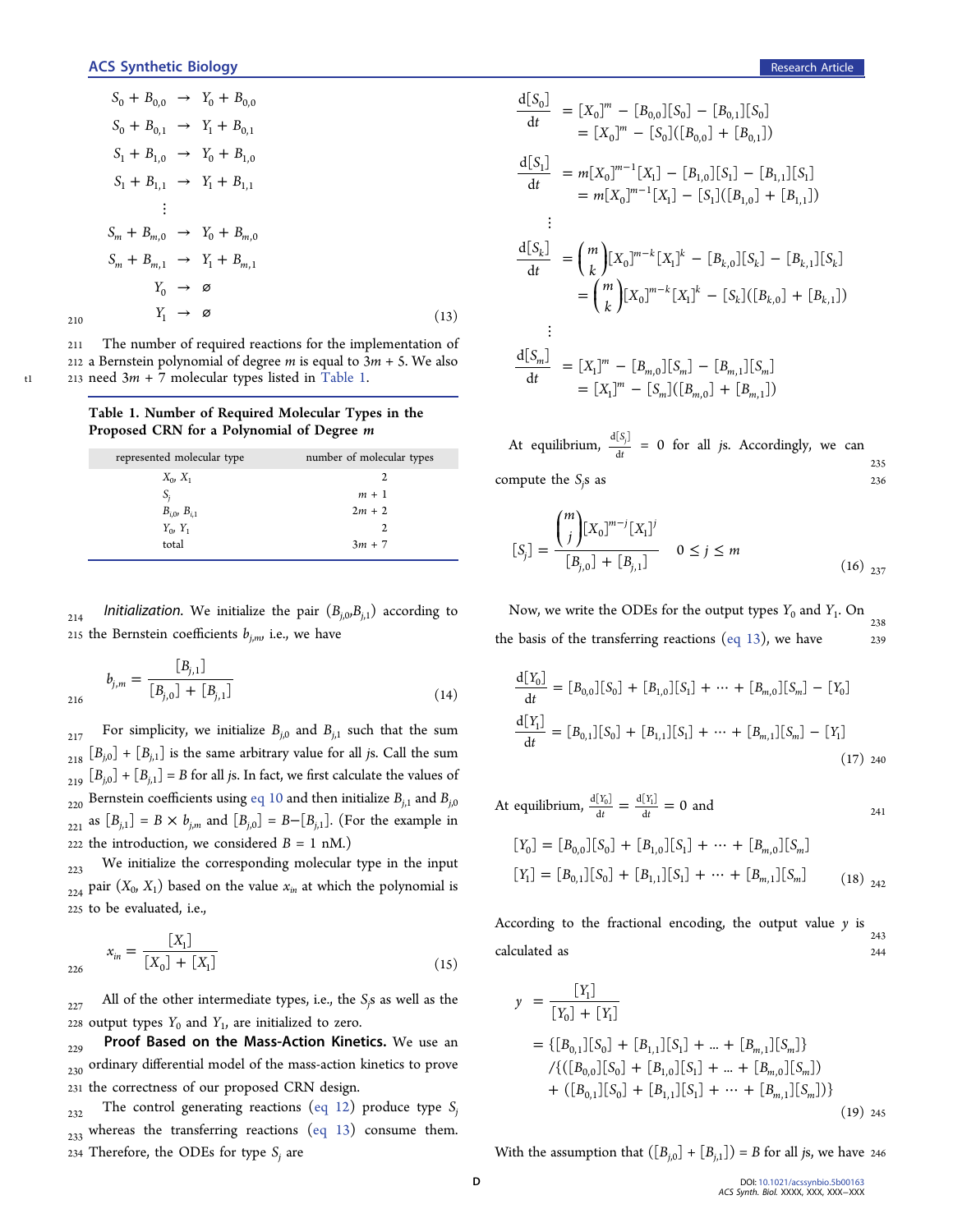$$
y = \{ [B_{0,1}] [S_0] + [B_{1,1}] [S_1] + \dots + [B_{m,1}] [S_m] \}
$$
  
\n
$$
\angle \{ ([B_{0,0}] + [B_{0,1}]) [S_0] + ([B_{1,0}] + [B_{1,1}]) [S_1] + \dots + ([B_{m,0}] + [B_{m,1}]) [S_m] \}
$$
  
\n
$$
= \frac{[B_{0,1}] [S_0] + [B_{1,1}] [S_1] + \dots + [B_{m,1}] [S_m]}{B([S_0] + [S_1] + \dots + [S_m])}
$$
  
\n
$$
= \frac{\sum_{j=0}^{m} [B_{j,1}] [S_j]}{B(\sum_{j=0}^{m} [S_j])}
$$

 $247$  (20)

248 By substituting  $[S_i]$  from eq 16,

$$
y = \frac{\sum_{j=0}^{m} [B_{j,1}] \frac{{m \choose j} [X_0]^{m-j} [X_1]^j}{B}}{B \left( \sum_{j=0}^{m} \frac{{m \choose j} [X_0]^{m-j} [X_1]^j}{B} \right)}
$$
(21)

250 We know that  $\sum_{j=0}^{m} \binom{j}{j} [X_0]^{m-j} [X_1]^{j} = ([X_0] +$  $\binom{m}{r}$   $\binom{m}{r}$  $\binom{m}{j}$  $\int_{j=0}^{m} {m \choose j} [X_0]^{m-j} [X_1]^j = ([X_0] + [X_1])^m$  due <sup>251</sup> to binomial theorem; therefore, the denominator can be

252 replaced by  $([X_0] + [X_1])^m$ .

$$
y = \frac{\sum_{j=0}^{m} [B_{j,1}] \frac{{m \choose j} [x_0]^{m-j} [x_1]^j}{{B}}
$$
  
\n
$$
= \sum_{j=0}^{m} \frac{[B_{j,1}]}{B} {m \choose j} \frac{[x_0]^{m-j} [x_1]^j}{{([x_0] + [x_1])^m}}
$$
  
\n
$$
= \sum_{j=0}^{m} b_{j,m} {m \choose j} (1-x)^{m-j} x^j
$$
 (22)

<sup>254</sup> Eq 22 is exactly the expression for a Bernstein polynomial  $_{255}$  representation of degree *m* for  $y(x)$ . Thus, this CRN computes <sub>256</sub> y(x). Note that y is finite because  $0 \leq [X_0] \leq 1$  and  $0 \leq [X_1] \leq$ <sup>257</sup> 1. Therefore, for every initial state of interest, our proposed <sup>258</sup> CRN computes a stable equilibrium state.

 Note that, in general, all the rate constants in our CRNs are assumed to be equal to each other. More precisely, on the basis of the proof, there are three categories of reactions with respect to the rate constants: the control generating reactions, the transferring reactions, and the last two annihilation reactions of the transferring reactions. All reactions in each of these categories are required to have the same rate constant.

**Encoding and Decoding.** Our proposed CRNs perform  $_{267}$  computations on the fractional representation in eq 1. In this section, we present chemical reactions that convert between this representation and a "direct representation", where the value of each variable is represented directly the concentration of a molecular type.

 Encoding. Let a molecular type X denote the direct representation of the input value x and  $(X_0, X_1)$  denote the molecular pair for its fractional representation. Assume that the 275 total concentration of  $X_0$  and  $X_1$  is 1 nM. Then, we have

$$
\begin{aligned}\n[X] &= \frac{[X_1]}{[X_0] + [X_1]} \\
[X_0] + [X_1] &= 1 \text{ nM}\n\end{aligned}\n\right\} \Rightarrow\n\begin{cases}\n[X_1] &= [X] \\
[X_0] &= 1 - [X_1] \\
\end{cases}\n\tag{23}\n\end{aligned}\n\tag{23}\n\Rightarrow\n\begin{aligned}\n\frac{[X_1] \quad [X_0] \quad [X_1] \quad [X_0] \quad [X_1] \quad [X_1] \quad [X_0] \quad [X_1] \quad [X_1] \quad [X_1] \quad [X_1] \quad [X_1] \quad [X_1] \quad [X_1] \quad [X_1] \quad [X_1] \quad [X_1] \quad [X_1] \quad [X_1] \quad [X_1] \quad [X_1] \quad [X_1] \quad [X_1] \quad [X_1] \quad [X_1] \quad [X_1] \quad [X_1] \quad [X_1] \quad [X_1] \quad [X_1] \quad [X_1] \quad [X_1] \quad [X_1] \quad [X_1] \quad [X_1] \quad [X_1] \quad [X_1] \quad [X_1] \quad [X_1] \quad [X_1] \quad [X_1] \quad [X_1] \quad [X_1] \quad [X_1] \quad [X_1] \quad [X_1] \quad [X_1] \quad [X_1] \quad [X_1] \quad [X_1] \quad [X_1] \quad [X_1] \quad [X_1] \quad [X_1] \quad [X_1] \quad [X_1] \quad [X_1] \quad [X_1] \quad [X_1] \quad [X_1] \quad [X_1] \quad [X_1] \quad [X_1] \quad [X_1] \quad [X_1] \quad [X_1] \quad [X_1] \quad [X_1] \quad [X_1] \quad [X_1] \quad [X_1] \quad [X_1] \quad [X_1] \quad [X_1] \quad [X_1] \quad [X_1] \quad [X_1] \quad [X_1] \quad [X_1] \quad [X_1] \quad [X_1] \quad [X_1] \quad [X_1] \quad [X_1] \quad [X_1] \quad [X_1] \quad [X_1] \quad [X_1] \quad [X
$$

Because the concentration values for  $X_1$  and X are the same 277 and subsequent stages do not consume them, type  $X$  can be  $278$ directly used as type  $X_1$  in the fractional representation.

For generating  $X_0$ , we must implement subtraction, which is 280 a little tricky. We designed the following reactions (eq 24) for <sup>281</sup> this task. T is initialized to 1 nM, and B is an intermediate <sup>282</sup> molecular type with an initial value of zero. <sup>283</sup>

$$
T \rightarrow X_0 + T
$$
  
\n
$$
B + X_0 \rightarrow \varnothing
$$
  
\n
$$
X_1 \rightarrow X_1 + B
$$
  
\n
$$
X_0 \rightarrow \varnothing
$$
  
\n(24)  $_{284}$ 

For these reactions, the ODEs are 285

$$
\frac{d[X_0]}{dt} = [T] - [B][X_0] - [X_0]
$$
  

$$
\frac{d[B]}{dt} = [X_1] - [B][X_0]
$$
 (25) 286

and at equilibrium, we have 287

$$
\frac{d[X_0]}{dt} = 0 \Rightarrow [X_0] = [T] - [B][X_0]
$$
\n(26) 288

$$
\frac{\mathrm{d}[B]}{\mathrm{d}t} = 0 \Rightarrow [X_1] = [B][X_0] \tag{27}
$$

By substituting  $[B][X_0]$  from eq 27 to 26, we have 290

$$
[X_0] = [T] - [X_1] \tag{28}
$$

Eq 28 is valid when  $[T] \geq [X_1]$ . Because  $[X_0]$  cannot be 292 negative, for  $[T] \leq [X_1]$ ,  $[X_0] = 0$ . Thus, the equilibrium ODE 293 solution for these reactions is 294

$$
[X_0] = \begin{cases} [T] - [X_1] & \text{if } [T] \ge [X_1] \\ 0 & \text{if } [T] \le [X_1] \end{cases}
$$
 (29) 295

If *T* is initialized to 1 nM, the reactions in 24 compute  $[X_0] = 1$  296 –  $[X_1]$ .  $-$  [X<sub>1</sub>]. 297

Thus, the reactions in 24 encode the input concentration of <sup>298</sup> X as a pair of concentrations  $(X_0, X_1)$  in a fractional 299 representation. Here, in fact,  $X_1$  can substitute for  $X$ , as 300 discussed above. Note that the concentration of  $X_0$  is initialized 301 to zero at the outset. 302

Decoding. For the output of our molecular computing <sup>303</sup> system, we convert the fractional representation back to a direct <sup>304</sup> representation. If the fractional output is represented by the <sup>305</sup> pair of molecules  $(Y_0, Y_1)$  and the direct output by Y, we have 306

$$
[Y] = \frac{[Y_1]}{[Y_0] + [Y_1]}
$$
\n(30)  $_{307}$ 

In other words, we need to compute the summation of  $[Y_0]$  308 and  $[Y_1]$  and then the ratio of  $[Y_1]$  over this summation. For 309 this computation, we use the reactions proposed in ref 16. We <sup>310</sup> will show that the reactions in 31 compute  $[Y']=[Y_0]+[Y_1]$  311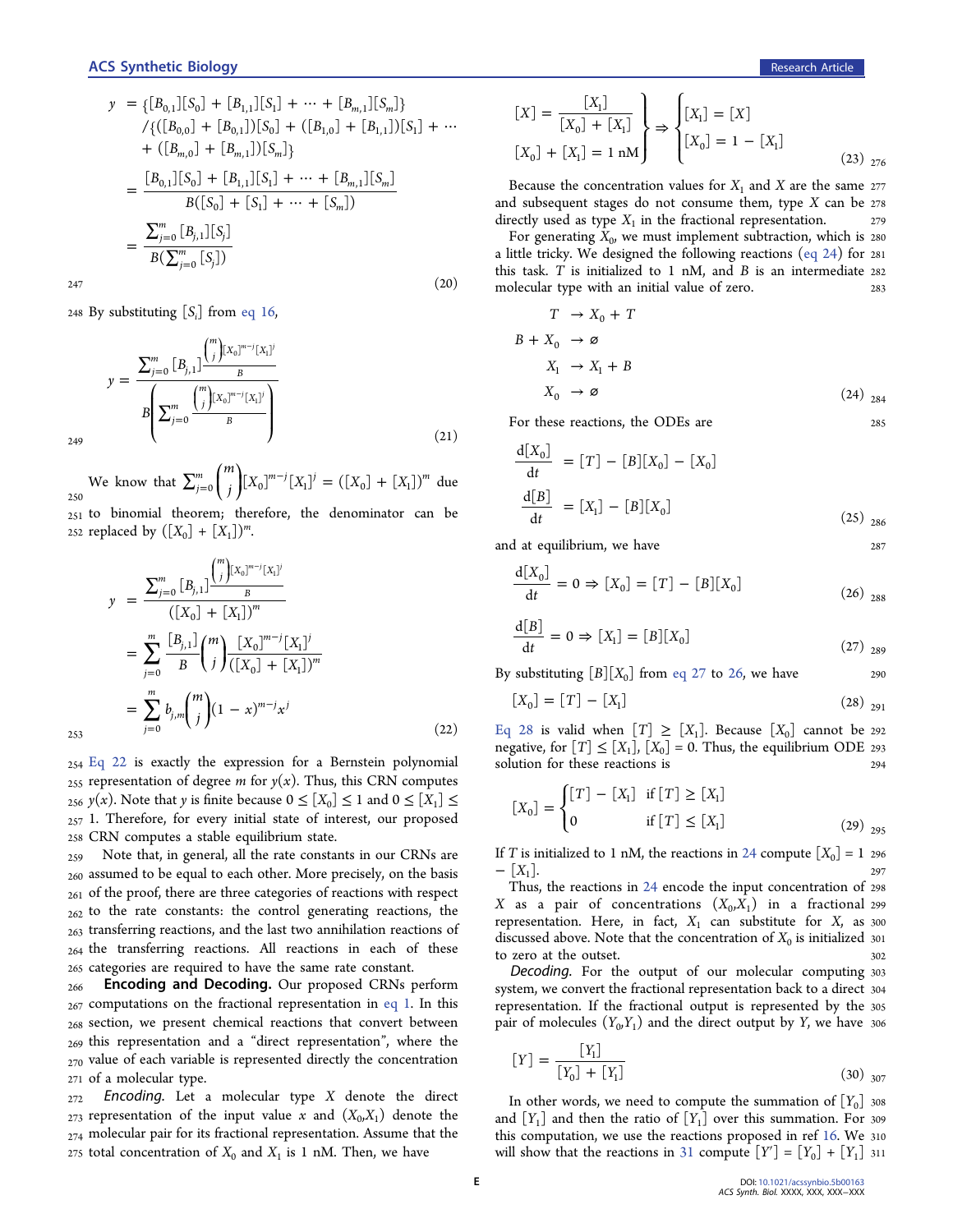$$
[Y] = \frac{[Y_1]}{[Y']} = \frac{[Y_1]}{[Y_0] + [Y_1]}.
$$
  
\n
$$
Y_0 \rightarrow Y_0 + Y'
$$
  
\n
$$
Y_1 \rightarrow Y_1 + Y'
$$
  
\n
$$
313 \quad Y' \rightarrow \varnothing
$$
\n(31)

 $Y_1 \rightarrow Y_1 + Y$  $Y' + Y \to Y'$  (32)

<sup>315</sup> According to the ODEs of the reactions in 31, we have

$$
\frac{\mathrm{d}[Y']}{\mathrm{d}t} = [Y_0] + [Y_1] - [Y']
$$

<sup>316</sup> and at equilibrium

$$
\frac{d[Y']}{dt} = 0 \Rightarrow [Y'] = [Y_0] + [Y_1]
$$
\n(33)

<sup>318</sup> Similarly, for the reactions in 32, we have

$$
\frac{\mathrm{d}[Y]}{\mathrm{d}t} = [Y_1] - [Y][Y']
$$

 $319$  and the equilibrium value of  $[Y]$  is

$$
\frac{d[Y]}{dt} = 0 \Rightarrow [Y] = \frac{[Y_1]}{[Y']} = \frac{[Y_1]}{[Y_0] + [Y_1]} \tag{34}
$$

 $321$  Therefore, the set of reactions in 31 and 32 implement the <sup>322</sup> decoding of the output.

#### 323 METHODS AND MATERIALS

 $_{324}$  DNA Implementation. The proposed CRN for computing 325 polynomials is general in the sense that it can be implemented  $326$  by any chemical or biochemical system with mass-action  $327$  kinetics. As a practical medium, we choose DNA strand- $_{328}$  displacement reactions. Indeed, Soleveichik et al. demonstrated 329 that DNA strand-displacement reactions can emulate the  $330$  kinetics of any CRN.<sup>17</sup> They presented a software tool that <sup>331</sup> maps chemical CRNs to DNA reactions.

<sup>332</sup> We illustrate with the following target function

$$
y(x) = \frac{1}{4} + \frac{9}{8}x - \frac{15}{8}x^2 + \frac{5}{4}x^3
$$
 (35)

<sub>334</sub> The CRN includes reactions for the encoder, computation, 335 and decoder parts. The Bernstein polynomial for  $y(x)$  is

$$
g(x) = \frac{2}{8}[(1-x)^3] + \frac{5}{8}[3x(1-x)^2] + \frac{3}{8}[3x^2(1-x)] + \frac{6}{8}x^3
$$
\n(36)

 $337$  From the Bernstein coefficients, we initialize the types  $(B_{i,0}, B_{i,1})$ 338 for  $i = 0,1,2,3$  as

$$
[B_{0,0}] = 0.6 \text{ nM}
$$
  
\n
$$
[B_{0,1}] = 0.2 \text{ nM}
$$
  
\n
$$
[B_{1,0}] = 0.3 \text{ nM}
$$
  
\n
$$
[B_{1,1}] = 0.5 \text{ nM}
$$
  
\n
$$
[B_{2,0}] = 0.5 \text{ nM}
$$
  
\n
$$
[B_{2,0}] = 0.5 \text{ nM}
$$
  
\n
$$
[B_{2,1}] = 0.3 \text{ nM}
$$
  
\n
$$
[B_{3,0}] = 0.2 \text{ nM}
$$
  
\n
$$
[B_{3,0}] = 0.2 \text{ nM}
$$
  
\n
$$
[B_{3,1}] = 0.6 \text{ nM}
$$
  
\n
$$
\Rightarrow \frac{0.6}{0.2 + 0.6} = \frac{6}{8}
$$
  
\n(37) 339

We map our design to DNA strand-displacement reactions <sup>340</sup> and evaluate it for 11 different input values between 0 and 1. <sup>341</sup> The values of  $\gamma$  computed by these CRNs are plotted against  $x$  342 and shown with the target polynomial  $y(x)$  in Figure 3. Table 2 343 f3t2 tabulates the computed values of  $y(x)$  and the corresponding 344 errors. 345



proposed CRN. Blue line: target  $y(x)$ . Red stars: computed by DNA reactions.

For the DNA implementation, we used the parameters based <sup>346</sup> on the examples in ref 17. The maximum strand displacement <sup>347</sup> rate constant is  $q_{\text{max}} = 10^6 \text{ M}^{-1} \text{ s}^{-1}$ , and the initial concentration 348 of auxiliary complexes is set to  $C_{\text{max}} = 10^{-5}$  M. If the 349 concentration of auxiliary species,  $C_{\text{max}}$  is much larger than the 350 maximum concentration of other species (i.e., in proposed <sup>351</sup> CRNs,  $C_{\text{max}} \gg 1$  nM), then, as described in ref 17, we can 352 assume that over the simulation time the auxiliary concen- <sup>353</sup> trations remain effectively constant. Therefore, DNA reactions <sup>354</sup> correctly emulate the CRN independent of the auxiliary <sup>355</sup> concentrations. Note that, for this assumption, the simulation <sup>356</sup> time and reaction rates should not be very large values.<sup>17</sup> 357 Although these requirements have been met in our simulations, <sup>358</sup> errors exist. <sup>359</sup>

As we describe later, the error stems from the fact that each <sup>360</sup> molecular reaction is implemented by a sequence of DNA <sup>361</sup>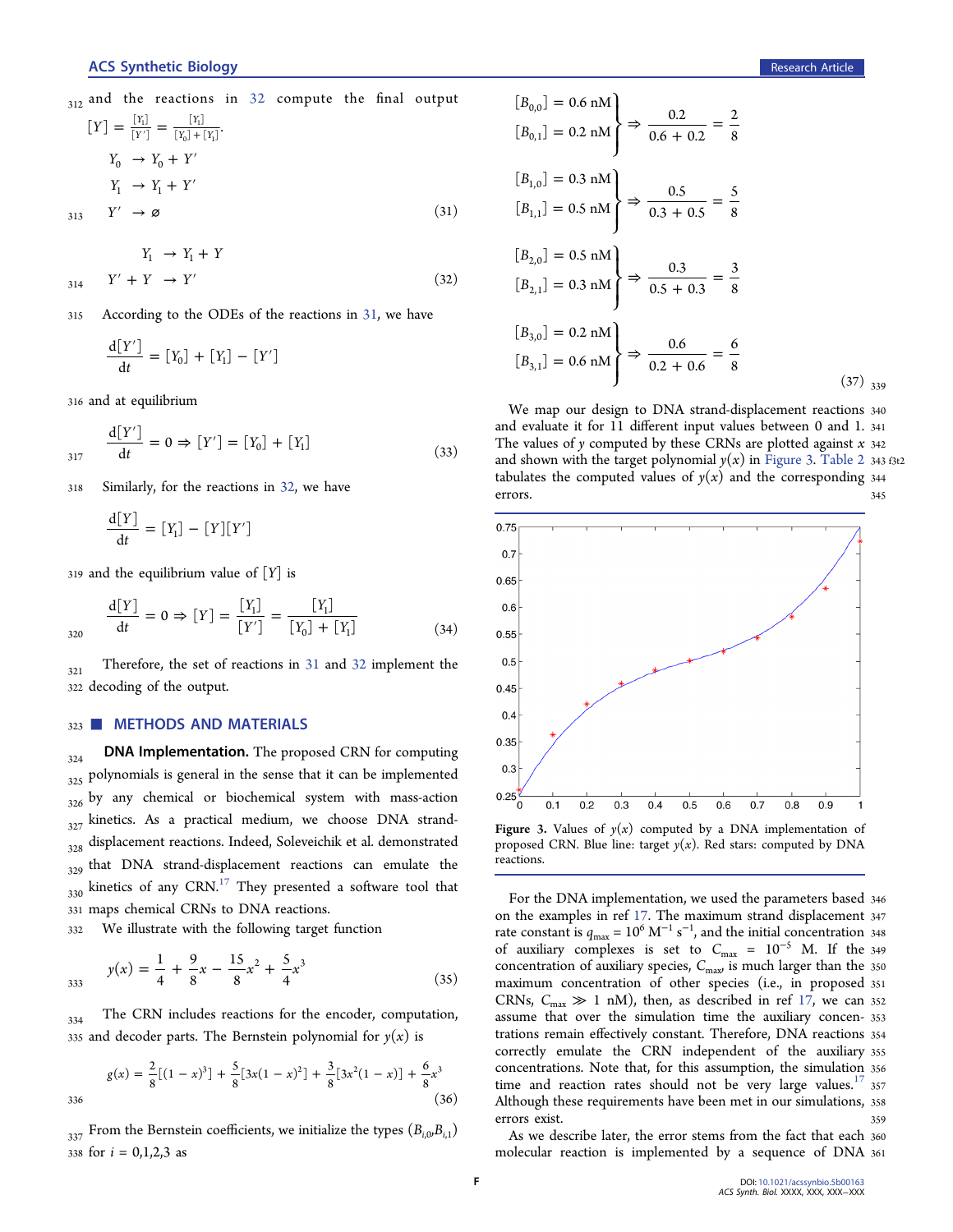Table 2. Accuracy of a DNA Strand Displacement Implementation of a CRN Computing 9 15  $^{2}$   $\pm$   $^{5}$ 

|              | $y(x) = \frac{1}{4} + \frac{9}{8}x - \frac{15}{8}x^2 + \frac{5}{4}x^3$ Using the Proposed Method |              |
|--------------|--------------------------------------------------------------------------------------------------|--------------|
| $x_{in}$     | computed $y(x)$                                                                                  | $error (\%)$ |
| $\mathbf{0}$ | 0.261                                                                                            | 4.4          |
| 0.1          | 0.3626                                                                                           | 5            |
| 0.2          | 0.4207                                                                                           | 2.5          |
| 0.3          | 0.4588                                                                                           | 1.4          |
| 0.4          | 0.4838                                                                                           | 0.8          |
| 0.5          | 0.5010                                                                                           | 0.2          |
| 0.6          | 0.5180                                                                                           | 0.4          |
| 0.7          | 0.5426                                                                                           | 0.9          |
| 0.8          | 0.5823                                                                                           | 1.3          |
| 0.9          | 0.6356                                                                                           | 3            |
| 1            | 0.723                                                                                            | 4            |

 strand displacement reactions; the concentrations of auxiliary 363 molecules,  $C_{\text{max}}$  is bounded. In fact, if  $C_{\text{max}} \to \infty$ , the DNA simulation results converge to ODE simulation results. Further details concerning the analysis of errors when implementing CRNs with DNA strand displacement reactions, as well as a proof of convergence of a DNA implementation to the target CRN, can be found in the Supporting Information of refs 17 <sup>369</sup> and 18.

 Using the method presented in ref 17, each chemical reaction with *m* reactants and nonzero products can be emulated by  $m +$  1 DNA strand displacement reactions. For example, bimolec- ular reactions are mapped to three DNA strand displacement reactions. To illustrate this, we present a sequence of DNA strand displacement reactions that are used to simulate a bimolecular reaction with three products.

As described in refs 17 and 18, three DNA reactions, R1−R3 378 shown in Figure 4, implement the molecular reaction

 $A + B \stackrel{k_i}{\rightarrow} A + B + C$ . Unimolecular reactions without prod-379 uct, e.g.,  $Y \rightarrow \emptyset$ , can be implemented by a single DNA strand f5 380 displacement reaction. The DNA reaction shown in Figure 5 381 emulates the reaction  $A \stackrel{k_i}{\rightarrow} \emptyset$ . The toehold of strand A binds to



Figure 5. DNA strand displacement reaction that emulates reaction  $A \stackrel{k_i}{\rightarrow} \varnothing$ .

its complementary part of gate molecule G and produces <sup>382</sup> double strand  $W_1$  and single strand  $W_2$ . Because  $W_1$  and  $W_2$  383 cannot bind together, the reaction is unidirectional. <sup>384</sup>

Table 3 summarizes the number of chemical and DNA 385 t3 strand displacement reactions for each group in our proposed <sup>386</sup> method for computing the polynomial of degree *m*. 387

Table 3. Number of Chemical and DNA Strand-Displacement Reactions for Each Group of the Proposed CRN for Computation of a Bernstein Polynomial of Degree m

| group of<br>reactions | type of chemical<br>reaction    | number of<br>chemical<br>reactions | number of DNA<br>reactions |
|-----------------------|---------------------------------|------------------------------------|----------------------------|
| control<br>generating | reactions with m<br>reactants   | $m + 1$                            | $(m + 1) \times (m + 1)$   |
| transferring          | bimolecular                     | $2m + 2$                           | $(2m + 2) \times 3$        |
|                       | unimolecular<br>without product | 2                                  | $2 \times 1$               |
| total                 |                                 | $3m + 5$                           | $m^2 + 8m + 9$             |

### ■ CONCLUSIONS 388

We have introduced a new encoding for computation with <sup>389</sup> CRNs: the value corresponding to each variable consists of the <sup>390</sup> ratio of the concentration of a molecular type to the sum of two <sup>391</sup> types. On the basis of this fractional representation, we <sup>392</sup> proposed a method for computing arbitrary polynomials that <sup>393</sup> map the unit interval [0,1] to itself or to  $[-1,0]$ . This is a rich 394 class of functions.

Computation of polynomials with chemical kinetics has been <sup>396</sup> attempted before by Buisman et al.<sup>16</sup> Compared to our method, 397 their method requires fewer molecular types and fewer <sup>398</sup> reactions (m molecular types and 3m molecular reactions for <sup>399</sup>



Figure 4. DNA strand displacement reactions that emulate reaction  $A + B \stackrel{\kappa_i}{\rightarrow} A + B + C$ .